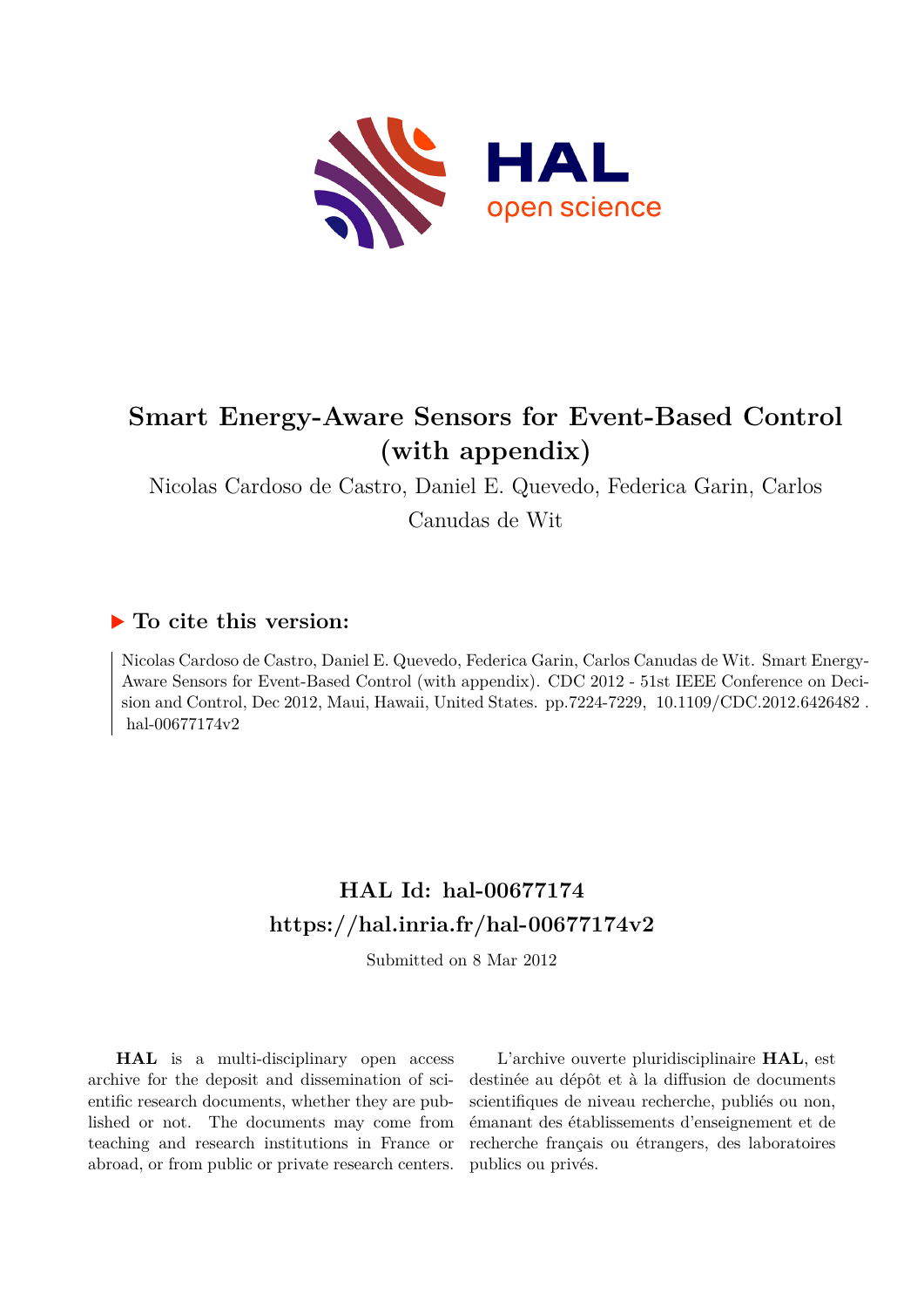### **Complementary notes on Smart Energy-Aware Sensors for Event-Based Control**

Nicolas Cardoso de Castro, Daniel E. Quevedo, Federica Garin and Carlos Canudas de Wit

*Abstract***— This document completes the paper "Smart Energy-Aware Sensors for Event-Based Control" submitted to the 51st IEEE Conference on Decision and Control by the same authors. It is not intended to be self contained; it only gives the proof of Lemma 2.**

#### I. APPENDIX

We recall from [25] the following elements.

The closed loop system (the system (5) with the policy (18) and the initial conditions  $(z_0, m_0)$ , that we note  $z_k(z_0, m_0)$ , evolves as follows:

$$
\begin{cases}\nz_{k+1}(z_0, m_0) = f_{v_k^*}(z_k(z_0, m_0), u_k^*) \\
m_{k+1} = v_k^* = \eta(z_k, m_k) \\
u_k^* = \mu(z_k, m_k).\n\end{cases}
$$
\n(19)

**Definition 1** *The closed loop system* (19) *is said to be Inputto-State practically Stable (ISpS) if there exist a* KL*-function*  $\gamma$ *, and a constant*  $c \geq 0$ *, such that, for all*  $z_0 \in \mathbb{R}^{n_z}$  *and for all*  $m_0 \in M$ *:* 

$$
||z_k(z_0, m_0)|| \le \gamma(||z_0||, k) + c, \quad k \in \mathbb{Z}_{\ge 0}.
$$
 (20)

**Definition 2**  $V : \mathbb{R}^{n_z} \times \mathbb{M} \to \mathbb{R}_{\geq 0}$  *is called a ISpS-Lyapunov function for the closed loop system* (19) *if:*

• *there exist a pair of*  $K_{\infty}$ *-functions*  $\alpha_1$ ,  $\alpha_2$ *, and a constant*  $c_1 \geq 0$  *such that, for all*  $z \in \mathbb{R}^{n_z}$  *and for all* m ∈ M*:*

$$
\alpha_1(\|z\|) \le V(z, m) \le \alpha_2(\|z\|) + c_1,\qquad(21)
$$

• *there exist a suitable*  $K_{\infty}$ -function  $\alpha_3$  *and a constant*  $c_2 \geq 0$  *such that, for all*  $z \in \mathbb{R}^{n_z}$  *and for all*  $m \in \mathbb{M}$ *:* 

$$
\Delta V(z,m) \triangleq V(f_{v*}(z,u^*),v^*) - V(z,m))
$$
  
\n
$$
\leq -\alpha_3(||z||) + c_2.
$$
 (22)

**Lemma 2** *If the closed loop system* (19) *admits an ISpS-Lyapunov function, then it is ISpS.*

*Proof:* This proof is based on the proofs of ISS and ISpS from [15], [22].

Nicolas Cardoso de Castro and Federica Garin are with INRIA Rhône-Alpes, NeCS Team, Grenoble, FRANCE, emails: {nicolas.cardosodecastro, federica.garin}@inria.fr, Daniel E. Quevedo is with School of Electrical Engineering & Computer Science, The University of Newcastle, Callaghan, NSW 2308, Australia, email: dquevedo@ieee.org, and Carlos Canudas de Wit is with Department of Automatic Control GIPSA-Lab, CNRS, NeCS Team Grenoble, FRANCE, email: carlos.canudas-de-wit@gipsalab.grenoble-inp.fr.

We assume that Eq.s (21)-(22) hold, *i.e.* that the closed loop system (19) admits an ISpS-Lyapunov function, denoted  $V(z, m)$  hereafter. Let's prove that the closed loop system is ISpS, *i.e.* that Eq. (20) holds.

*Step 1:* First, we prove that the closed loop system (19) admits an invariant set  $\Omega \subset \mathbb{R}^{n_z} \times \mathbb{M}$ , *i.e.*, for all  $(z, m) \in \Omega$ ,  $f_{v^*}(z, u^*) \in \Omega$ .

We define  $\overline{\alpha_2}(s) \triangleq \alpha_2(s) + s$ , then, noting that  $c_1 \geq 0$  and  $||z|| \ge 0$ , (21) implies:

$$
V(z,m) \le \alpha_2(\|z\| + c_1) + \|z\| + c_1
$$

$$
= \overline{\alpha}_2(\|z\| + c_1)
$$

$$
\Rightarrow \overline{\alpha}_2^{-1}(V(z,m)) \le \|z\| + c_1.
$$
 (26)

Let  $\xi(s)$  be any  $\mathcal{K}_{\infty}$ -function, for example  $\xi(s) = s$ .

• If 
$$
c_1 \le ||z||
$$
:  
\n
$$
c_1 \le ||z|| \Leftrightarrow \frac{||z|| + c_1}{2} \le ||z||
$$
\n
$$
\Rightarrow \alpha_3 \left( \frac{||z|| + c_1}{2} \right) \le \alpha_3 (||z||) \le \alpha_3 (||z||) + \xi(c_1). \tag{27}
$$
\n• If  $c_1 > ||z||$ :

$$
||z|| < c_1 \Leftrightarrow \frac{||z|| + c_1}{2} < c_1
$$
  

$$
\Rightarrow \xi \left(\frac{||z|| + c_1}{2}\right) \le \xi(c_1) \le \alpha_3(||z||) + \xi(c_1). \quad (28)
$$

Let's define  $\alpha_3(s) \triangleq \min\left\{ \xi\left(\frac{s}{2}\right) \right\}$  $\frac{s}{2}$ ),  $\alpha_3$   $\left(\frac{s}{2}\right)$  $\binom{s}{2}$ . Eq.s (27),(28) yield:

$$
\alpha_3(\|z\| + c_1) \le \alpha_3(\|z\|) + \xi(c_1) \tag{29}
$$

We notice that  $\alpha_3 \in \mathcal{K}_{\infty}$ , in particular  $\alpha_3$  is strictly increasing, which implies (with (26),(29)):

$$
\underline{\alpha}_3(\overline{\alpha}_2^{-1}(V(z,m))) \le \alpha_3(||z|| + c_1) \le \alpha_3(||z||) + \xi(c_1).
$$

Let's define  $\alpha_4 \triangleq \underline{\alpha_3} \circ \overline{\alpha_2}^{-1}$ , then:

$$
\alpha_4(V(z,m)) \le \alpha_3(||z||) + \xi(c_1)
$$
  
(22)  $\Rightarrow \Delta V(z,m) \le -\alpha_3(||z||) + c_2 - \xi(c_1) + \xi(c_1)$   
 $\le -\alpha_4(V(z,m)) + c_2 + \xi(c_1).$  (30)

Let  $\rho$  be a  $\mathcal{K}_{\infty}$ -function such that  $(id - \rho)$  is also a  $\mathcal{K}_{\infty}$ function.  $\rho(s) = \frac{s}{2}$  is an example. We define  $\Omega \subset \mathbb{R}^{n_z} \times \mathbb{M}$ :

$$
\Omega = \{(z, m) \in \mathbb{R}^{n_z} \times \mathbb{M} : V(z, m) \le \omega(c_3) \},\qquad(31)
$$

where  $\omega \triangleq \alpha_4^{-1} \circ \rho^{-1}$  and  $c_3 \triangleq c_2 + \xi(c_1)$ .